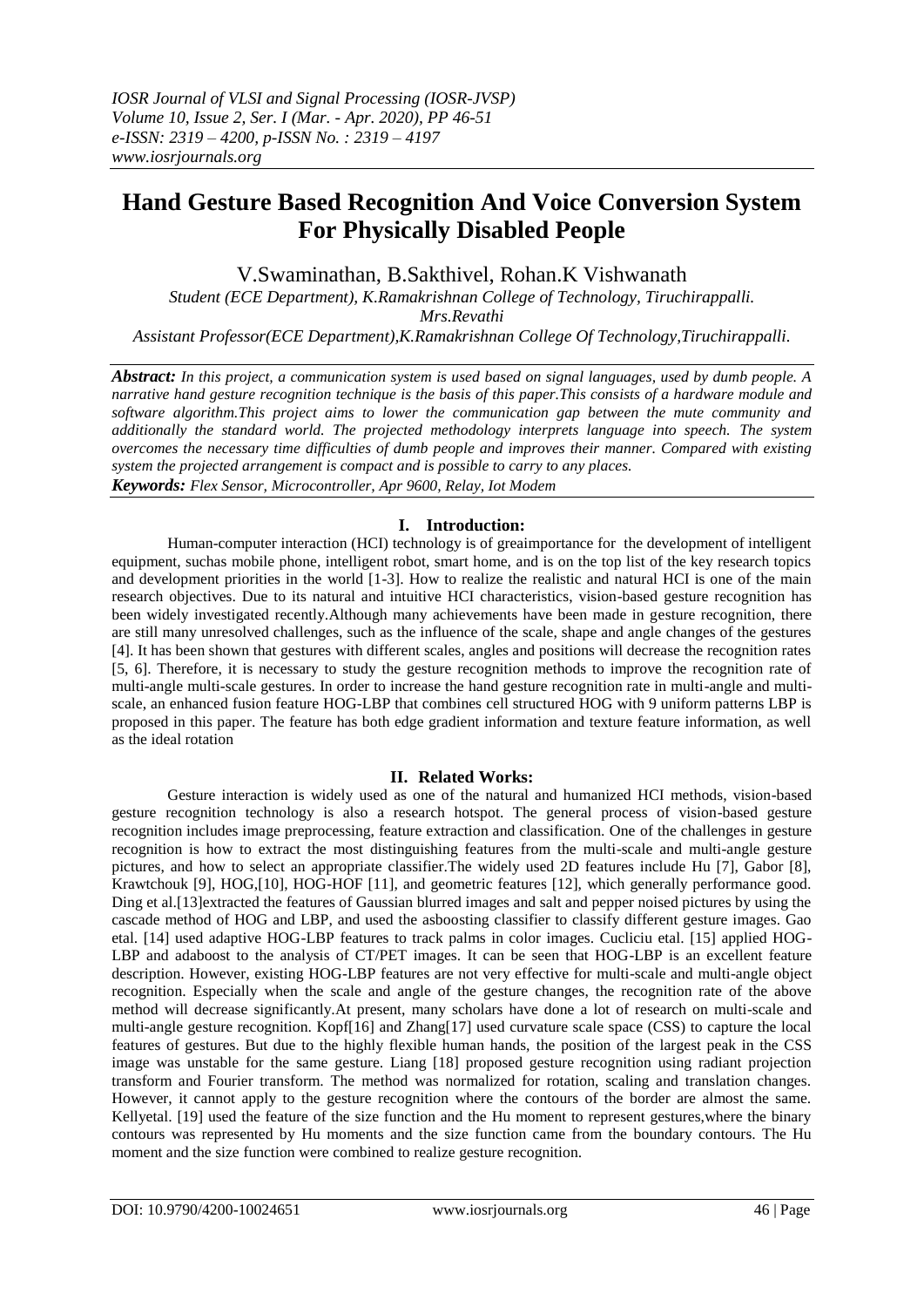It can be seen from the existing literature that the contour information and texture information are generally used for the gesture recognition. Indirect methods have also achieved some results on multi-scale and multi-angle gesture recognition.However, the indirect method is easily affected by rotation and modeling accuracy, which will increase uncertainty of the system. Moreover, it will increases the computation burden and time cost and will inevitably reduce the execution efficiency of the system. Therefore, it is necessary to investigate a direct method for the feature based on the scale and angle invariance. This paper proposes an enhanced fusion feature HOG-LBP that combines cell-structured HOG with 9 uniform patterns LBP. The cellstructured HOG can describe complex gesture contour well. The 9 uniform patterns LBP is used to extract texture information for complex gestures and has good rotation invariance. The new feature has rich gesture features including contour features and texture features, as well as good geometric invariance and rotation invariance. Experiment results show that compared with other gesture recognition methods, the proposed algorithm can achieve the highest recognition rate on the home-made data set, the NUS data set and the MUGD data set.

## **The Proposed Method**

In this section the proposed system is presented, which supports the two way communication between disabled and normal person.System consists of two modules i.e. flex sensor to convert gestures to speech and control the appliances. Vision-based gesture recognition is one of the most widely used HCI. But the sensitivity of the recognition algorithm to the size, shape and angle of gestures is one of the unsolved challenges [4]-[6]. The multi-scale multi-angle gesture recognition scheme proposed in this paper includes image pretreatment, feature extraction and classification.

## *A. Image Pretreatment*

Pixels of skin color in YCbCr color space satisfies Gaussian distribution. Experiments show that using the single Gaussian model (SGM) to segment the gesture image is effective and its computational complexity is small, as shown in Fig. 1(a). However, it is very difficult for SGM to eliminate the interference with skin-like backgrounds, as shown in Fig. 1(b). In order to solve the problem, this paper proposes a method of SGM Kmeans gesture segmentation. There are three kinds of pixels in the SGM segmented image: the skin color, the skin-like color and the black background. The K-means algorithm is used to cluster the three pixels.Choosing K as 3, the skin color, skin-like color, and background can be effectively separated from the segmented image,which is shown in Fig. 1(c). It can be seen that our proposed SGM-Kmeans algorithm can effectively eliminate the interference of the skin-like background and obtain a complete gesture image.

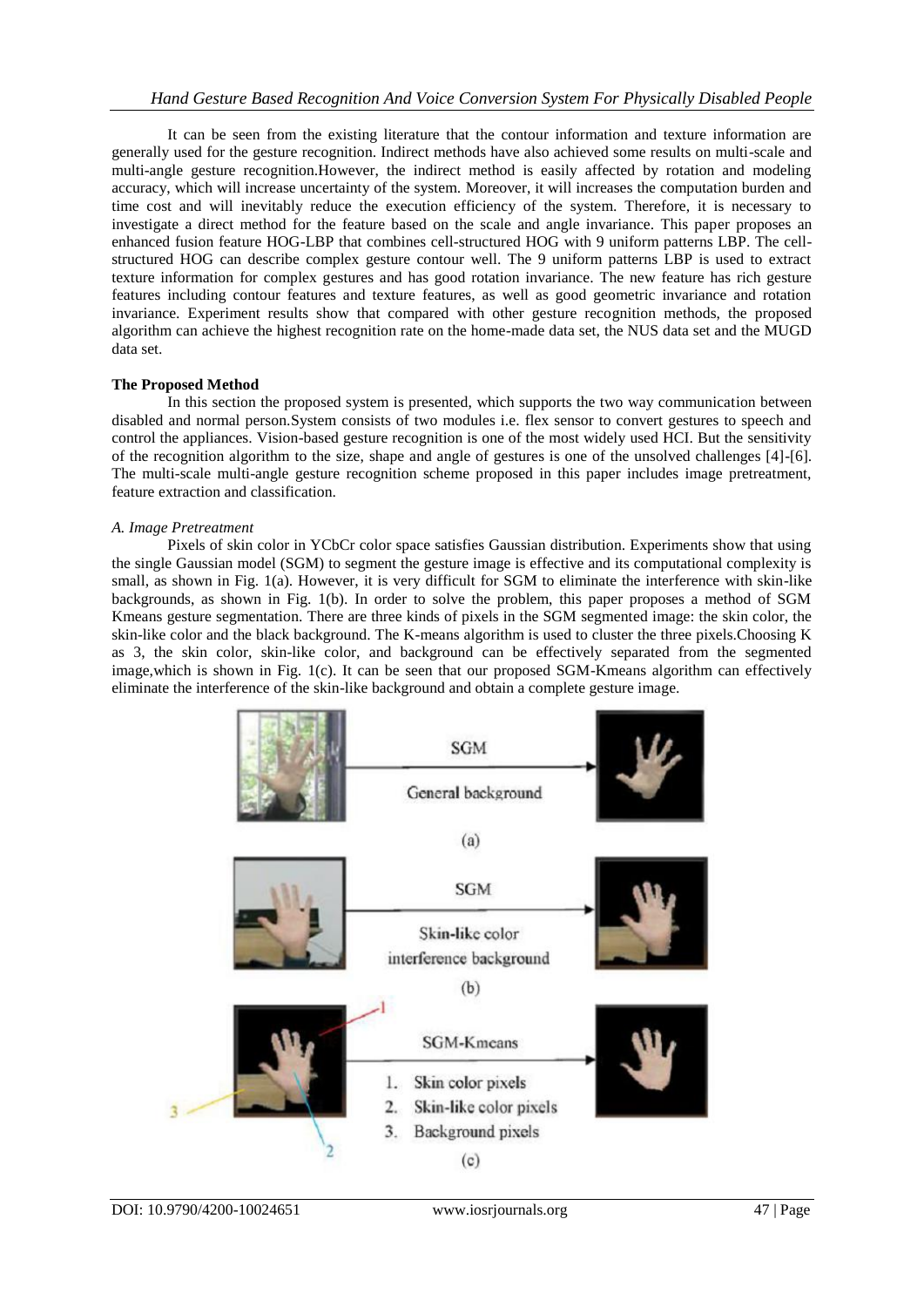**Figure 1.** (a) the SGM segmented image in general background. (b) the SGM segmented image in skin-like background. (c) the SGM-Kmeans segmented image in skin-like background.

#### *B. Feature Extraction*

Directional gradient histogram (HOG) has achieved great success in target recognition and object detection [22]. As one of the best features for extracting edge and contour information, HOG has good geometric invariance and optical invariance. It can effectively describe the edge and contour features of the target.

In order to reduce the computation for extracting the HOG descriptor, in this paper, the gesture image is resized to 64×64,the HOG feature extraction process is shown in Fig. 2. The calculating steps are indicated as follows:  $\Box$   $\Box$  First, the color image is reduced to a gray level image. The horizontal gradient and the vertical gradient can be formulated as

Calculate the HOG descriptor of the entire image and connect the descriptors of all cells in the block in order, that is, the feature descriptor  $(8\times8\times9=576)$  of the gesture image.



**HOG** feature

**Figure 2.** The HOG feature extraction process

Local Binary Pattern (LBP) is often used as an operator to describe the local texture features of an image, which has rotational invariance and gray invariance. With the continuous development and improvement of LBP, it has been widely used in the field of texture segmentation [23]-[25].

The calculation process of the basic LBP descriptor is shown in Fig. 3. The gray value of each pixel is used as a Threshold in the image and then compared with the gray value of the pixel in the  $3 \square 3$  neighborhood. If the gray value in the neighborhood is greater than the threshold, set the point to 1,otherwise set it to 0. Then, calculate these values in a clockwise direction to obtain the LBP encoded value of the window.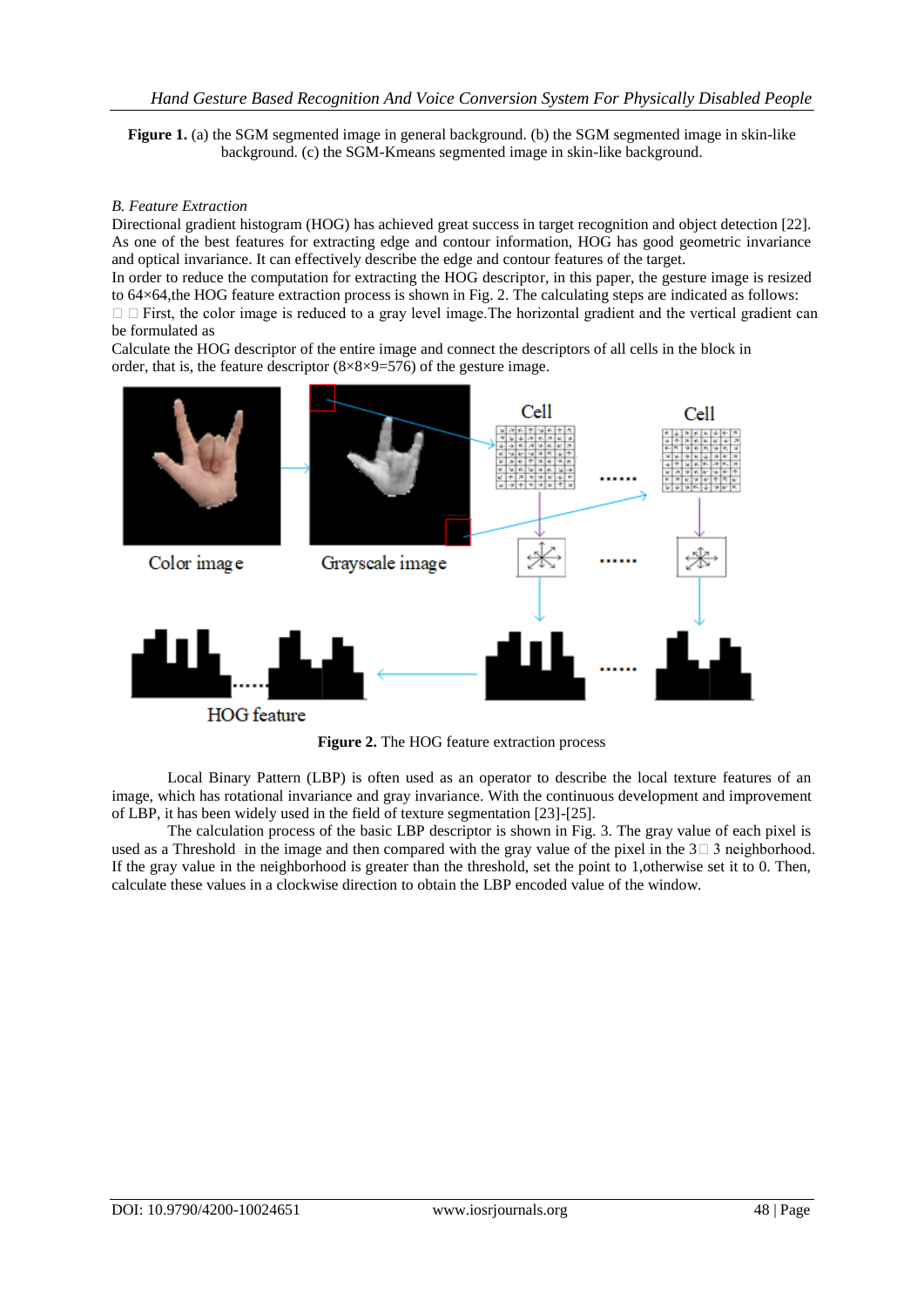

LCD: LCD (liquid crystal display) is the technology used for displays in notebook and other smaller computers. Like light-emitting diode (LED) and gas-plasma technologies, **LCDs** allow displays to be much thinner than cathode ray tube (CRT) technology.

MIC: A **microphone** is a transducer that converts sound into an electrical signal.

SPEAKER:Speakers are transducers that convert electromagnetic waves into sound waves.

KEYPAD:A Keypad is a set of buttons arranged in a block or "pad" which bear digits,symbols or alphabetical letters.

SCU:A Control unit or CU is circuitry that directs operations within a computer's processor.

RELAY: A **relay** is an electrically operated switch. Relays are used where it is necessary to control a circuit by a separate low-power signal, or where several circuits must be controlled by one signal.

FLUX SENSOR: **flux sensor** is a **transducer** that generates. an electrical signal proportional to the total heat rate applied to the surface of the **sensor**.

DRIVER: A **driver** is a group of files that enable one or more hardware devices to communicate with the **computer's**operating system.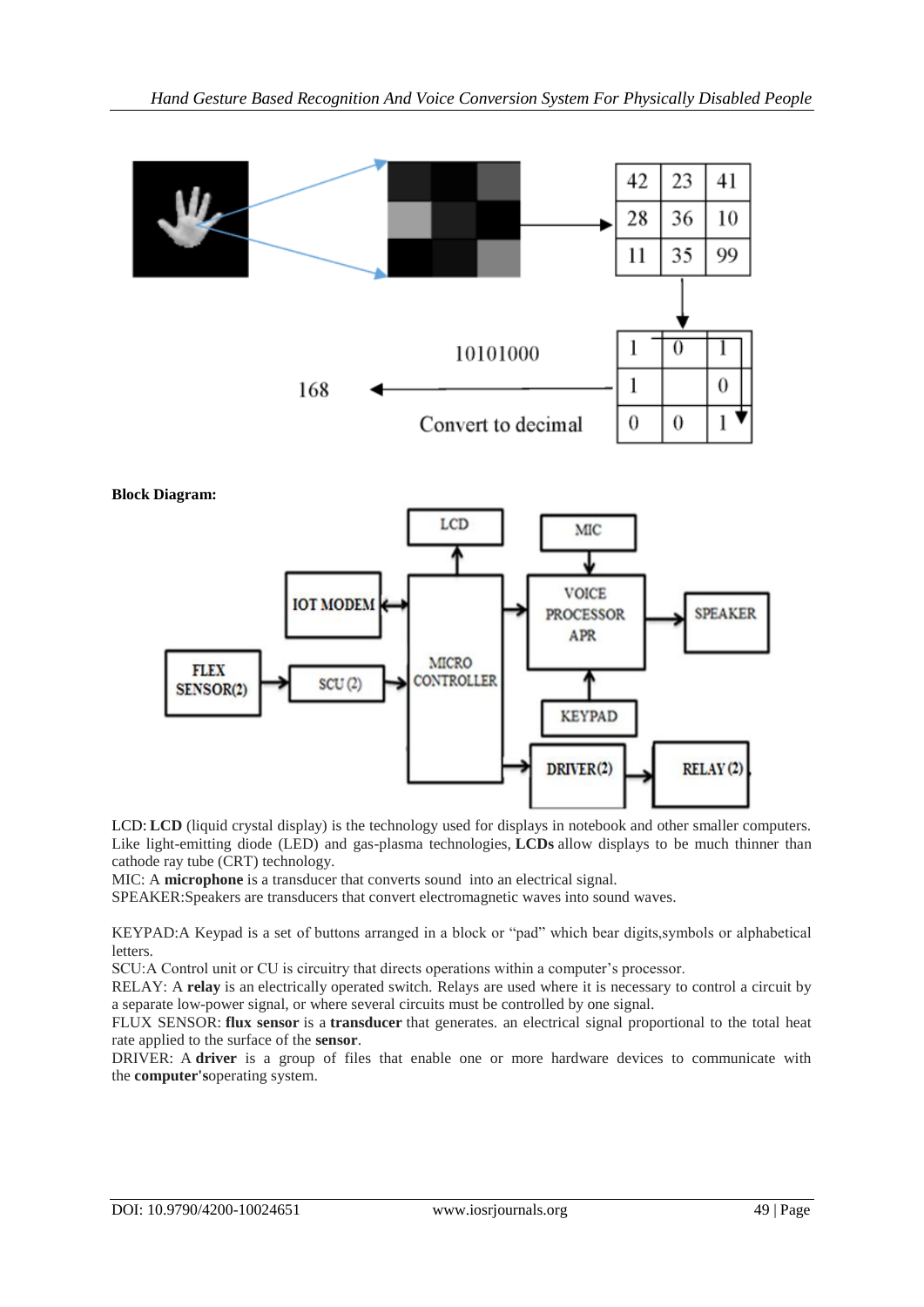# PROJECT FLOW DIAGRAM:



#### FEATURES ADDITION:

- $\Box$  This project aims to lower the communication gap between the mute community and additionally the standard world. The projected methodology interprets language into speech.
- $\Box$  The system overcomes the necessary time difficulties of dumb people and improves their manner. Compared with existing system the projected arrangement is compact and is possible to carry to any places.

ADVANTAGES AND APPLICATIONS:

DOI: 10.9790/4200-10024651 www.iosrjournals.org 50 | Page